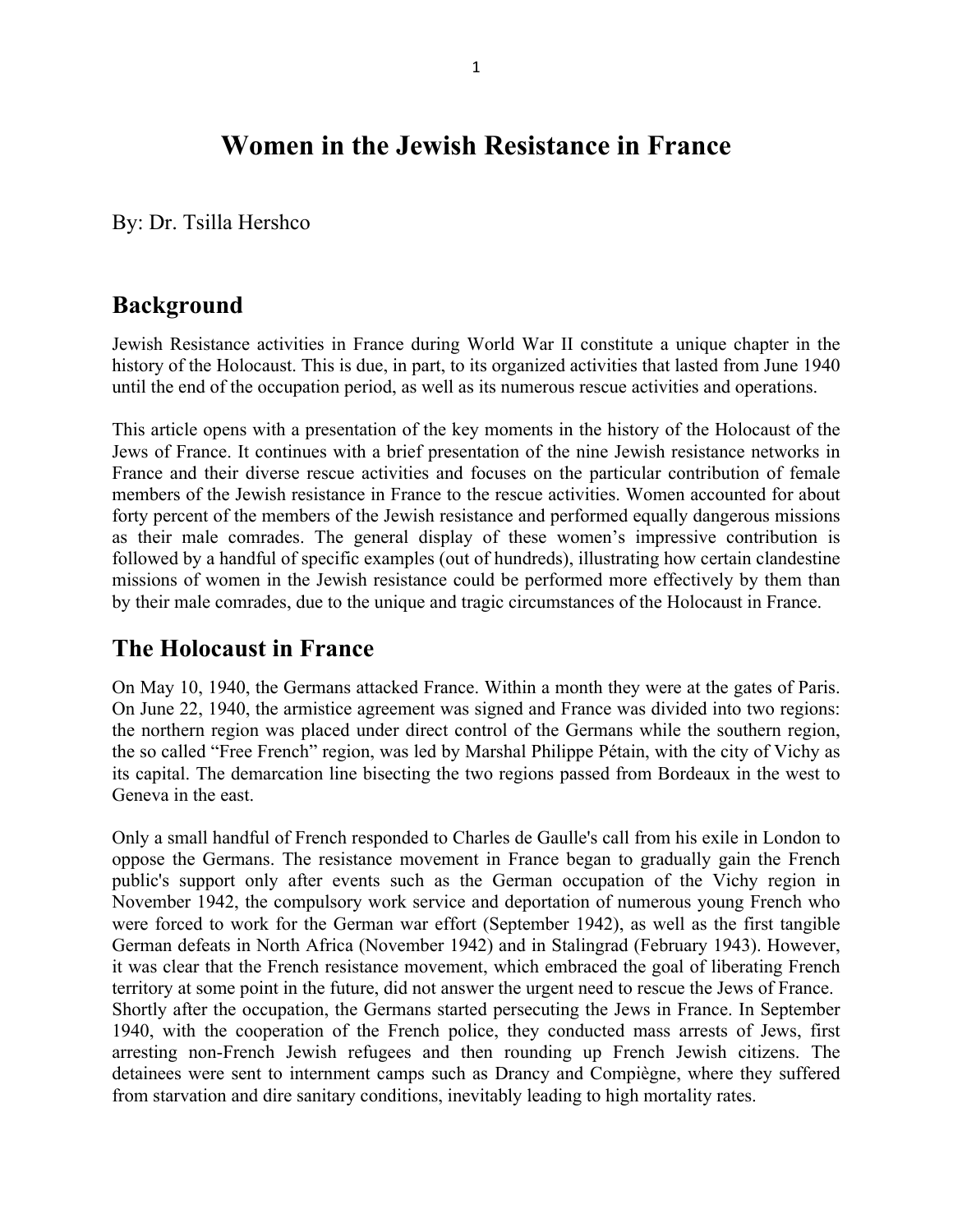In March 1942 the Germans began deporting Jews to Auschwitz. In July 1942, the Germans, assisted by French policemen, carried out the notorious roundups, during which approximately 12,000 Jews, including women and children, were packed into the Paris "Winter Velodrome" ("Vel d'Hiv"-Vélodrome d'Hiver) in the summer heat without food, water and sanitary facilities. They were transferred to Drancy and from there to Auschwitz. In the south, the Vichy authorities published the "Law of Jews" on October 3, 1940, which defined "Who is a Jew" and set up decrees for the removal of Jews from all French political, economic and social life. The Vichy authorities deported foreign Jews to internment camps in southern France such as Gurs, Riversalt, Recebedo, where the detainees suffered from starvation and severe sanitary conditions, invariably leading to mass loss of life.

The Vichy authorities also established organizations which were tasked with expanding and monitoring anti-Semitic decrees. In March 1941, the "General Commission for Jewish Affairs (Commissariat Général aux Questions Juives-GCQJ) was established and not long after, in November 1941, the "General Union of the Jews of France" (Union Générale des Israélites de France-UGIF) was created. With the German occupation of the southern Vichy region in November 1942 and the German invasion of the Italian occupied region in South-Eastern France in September 1943, all French Jews effectively came under direct German rule. Overnight, the Jews became targets of intensive manhunts and immediate deportation to the extermination camps in the East. It is estimated that on the eve of the occupation there were about 300,000 Jews in France, as well as some 30,000 additional refugees from countries that had been occupied by the Germans. In total, 76,000 Jews - almost a quarter of French Jewry - were murdered by the Nazis and their collaborators in France. The disaster would have been more severe had it not been for Jewish Resistance networks in France which were set up with the main objective of rescuing their persecuted Jewish brethrens.

### **The Jewish Resistance and its rescue activities**

Altogether, there were nine main resistance networks at the center of the rescue operation. Each was established as a separate and autonomous organization, but they frequently cooperated in the various rescue activities and members of one network were often affiliated with one or more networks. The most prominent groups were the Jewish Army (Armée Juive-AJ) the Jewish Scouts (Eclaireurs Israélites de France-EIF) and their clandestine branch "The Sixth" (Le Sixième), the Organization of Assistance for Children (l'Œuvre de Secours Aux Enfants- OSE) and their clandestine branch, the "Garel group", and the Movement of the Zionist Youth (Mouvement de Jeunesse Sioniste -MJS). There were also smaller networks such as the Moussa Abadi group, the André Group, the Amelot Street Committee (Comité de la rue Amelot), the Dutch Group (le Groupe Hollandaise) and the Rabbis of the Detention Camps in France (Les Rabbins de Camps). These networks gradually united under an umbrella organization called the Jewish Combat Organization (Organisation Juive de Combat-OJC). The uniqueness of the OJC lay in its organized clandestine work, designed to rescue Jews. They also set the goal that in due time, they would fight alongside the French resistance against the Nazis and their French collaborators for the liberation of the French territory.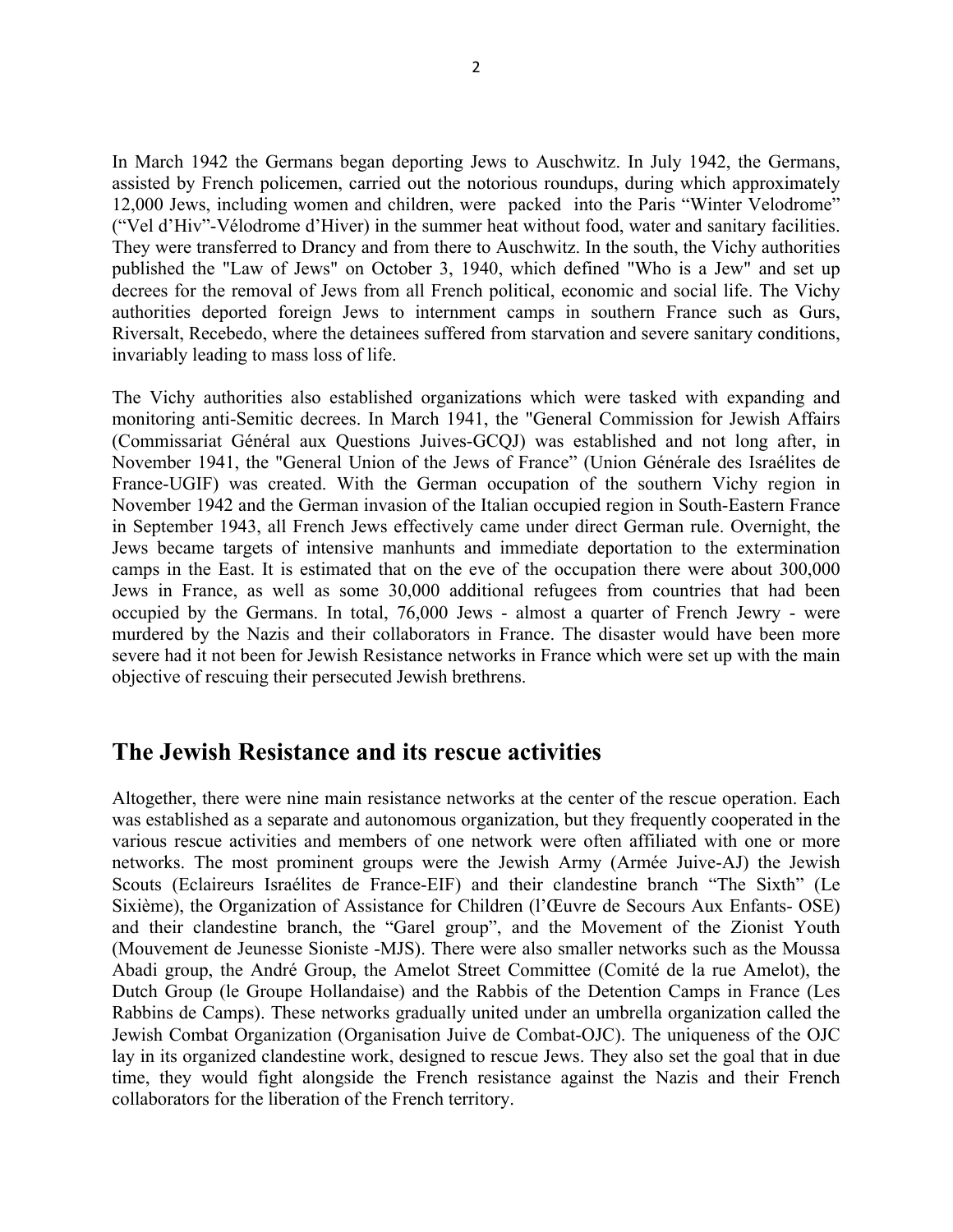During the war, members of the various OJC groups cooperated in a wide range of activities: providing assistance to detainees, smuggling them out of detention camps, locating hiding places for them, producing forged documents and distributing them to the persecuted Jews, setting up guerrillas groups in central French cities and "Maquis" guerrillas groups in the south of France, transferring money for the various needs of clandestine activities and transferring convoys of children and adults to Switzerland and Spain. Finally, following the Allied invasion in June 1944, they took part in the combat operations alongside the Allied forces, within the framework of the general French resistance until the final German capitulation. Women participated alongside their male comrades in all the various combat actions.

Due to the clandestine nature of the OJC's activities, it is impossible to determine the exact number of the OJC members. In the Polonski Archives (Avraham Polonski, was a senior commander of the AJ, who conferred his archives to the writer), there is a list of about 2000 names of OJC members. However, there are also several lower estimates. For the same reason, it is not possible to determine the exact number of French Jews who were rescued by the members of the OJC. It is possible, however, to estimate, that many thousands of French Jews were rescued, either directly or indirectly, thanks to the organized, constant and varied activity of the Jewish Resistance. This can be concluded, inter alia, from reports and oral testimonies related to the massive manufacture and distribution of forged documents.

Clandestine rescue was very dangerous. In fact, the members of the resistance, men and women, could have lived in relative security with their forged documents. However, they constantly risked their lives while accomplishing their rescue missions: passing through the numerous checkpoints of the Nazis or the Vichy regime with large amounts of money, forged documents or food coupons. They also risked their lives while searching through the French villages and cities for the assistance of local clergypersons, mayors and other local employees, not knowing in advance whether these people would denounce them or help them. They also risked their lives while transferring convoys of children and adults through the Swiss border or through the Pyrenees to Spain. More than two hundred of them were captured, tortured, executed or sent to the death camps. They proved their resilience and heroism when they did not reveal the names of their commanders and comrades or the names and hiding places of the people they rescued. This was evident from the fact that their capture did not lead to the capture of other people in the network.

### **Women in the Jewish Resistance**

The contribution of hundreds of female members of the Jewish resistance was crucial in the rescue efforts. As already noted, women accounted for about 40% of the members of the Jewish resistance. Many of them were the second generation in France, born to Jewish parents from Eastern Europe. They were integrated in the French society while keeping their ties to their Jewish communities. These were usually elegant, chic young women who looked like French women in every respect and spoke French as natives. Some of them were from the ex-German territories of Alsace-Lorainne, and spoke German as well, which proved helpful in their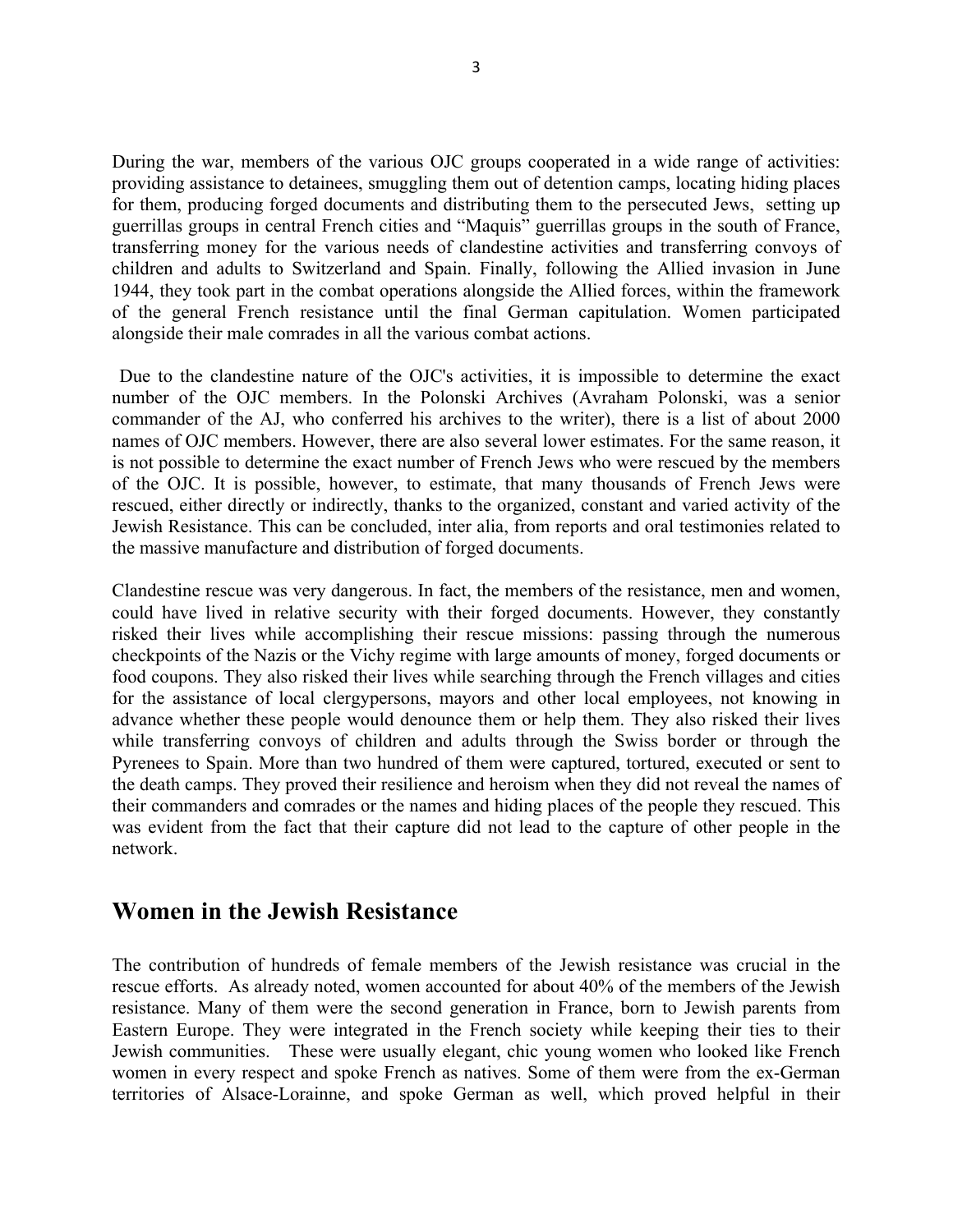clandestine activities. There were also numerous French-speaking women from Belgium, who fled to France, as well as German-speaking women from the Netherlands, such as Paula Kaufman, who produced forged Gestapo documents. Paula Kaufman worked at the Gestapo's Paris headquarters and delivered information and forged documents to her comrades, until she was exposed and sent to Auschwitz, which she also survived.

Initially, women aroused less suspicion than their male comrades, and their Jewish identity could not be proven as easily as their circumcised comrades. Consequently, they were assigned to particularly dangerous missions: transferring weapons, transferring large sums of money for the diverse rescue operations and producing and transferring forged documents. They were also assigned to the particularly sensitive role of moving groups of children, separated from their parents, to hiding places in France, Switzerland or Spain. Women such as Régine-Ariane Knout also carried out military training for young people at the *A.J. Maquis* guerrilla groups in the south of France. Additionally, women such as Rachel Cheigam, Nelly Villers and Betty Knout participated in the fights for the liberation of Paris in August 1944. Throughout the clandestine operations, women demonstrated their ability to react with resourcefulness and calm when confronted with extremely dangerous unexpected situations, successfully accomplishing their missions.

## **Stories of Women in the Jewish Resistance**

The limited scope of the article does not provide a chance to present the amazing and heroic accomplishments of each of the hundreds women in the Jewish resistance. However, the following individual stories illustrate just some of the experiences of many women rescuers in the Jewish resistance, including those who were captured and lost their lives while performing their missions. In fact, women account for about twenty five percent of the two hundred Jewish resistance members who lost their lives during their rescue missions.

#### **Mila Racine and Marianne Cohn**

Mila Racine (alias: Marie-Anne Richmond) and Marianne Cohn (alias: Marianne Colin), both members of the MJS, carried out diverse rescue and assistance missions for Jewish adults and children during the Holocaust in France. They proved their courage while performing their dangerous missions and particularly while transferring convoys of children to Switzerland through the Germans' dense border patrols. Both of them were captured by the Nazis (Mila Racine in September 1943 and Marianne Cohn in May 1944) while transferring groups of children across the Swiss border. In fact, Marianne Cohn replaced Mila Racine after Mila's capture. Withstanding the intensive cruel inhuman tortures by the Nazis, they proved their resilience and did not reveal the names of their colleagues and commanders. Moreover, they rejected their comrades' proposals to rescue them, fearing that the Nazis would take revenge on the children who had been captured with them. Mila Racine was killed at the age of 24 during an Allied bombardment of the Mauthausen concentration camp, just on the eve of its liberation. Marianne Cohn was executed by the Gestapo at the age of 23 on the night between July 3 and 4,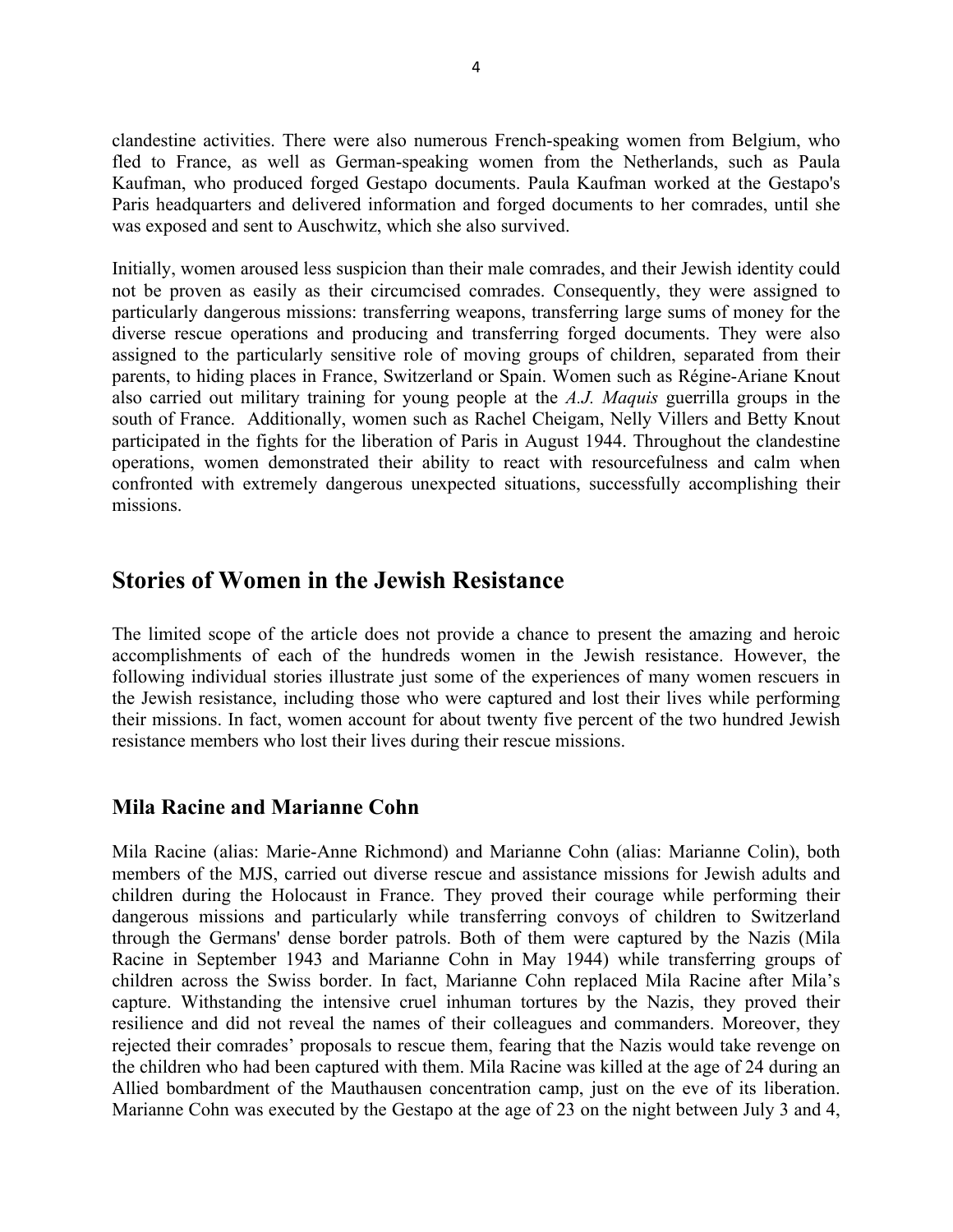1944, about one month before the region's liberation. Mila Racine's group of children was gradually liberated from the German prison thanks to the efforts of Jean Deffaugh, the mayor of Annemasse (recognized as a Righteous Among the Nations). Cohn's group of children also survived the war, appearing in the famous moving photo after the liberation of Annemasse. Their Jewish rescuers, members of the Jewish Resistance, are also in the photo. Among them, both in military uniforms are Georges Loinger and Emanuel Racine, Mila Racine's brother and Mila and Marianne's commander. Mila and Marianne became national heroines in France and were decorated with military medals. They were also decorated with the citation of Jewish rescuers by the World Center of B'nai Brith and the Committee for the recognition of Jews who rescued Jews (JRJ) during the Holocaust.

#### **Frida Wattenberg**

Frida Wattenberg (alias: Thérèse Verdier) was a member of three networks: the OSE, the MJS, and the AJ. She accomplished numerous rescue missions in various areas in France including leading convoys of children to Switzerland. Her life was in constant danger and many times she was miraculously saved. As early as 1940, at the age of sixteen, she joined the Victor Hugo School's Gaullist underground cell and pasted advertisements, urging teenagers to resist. She ran an OSE site for children's leisure activities on Rosier Street in Paris, so that they would not play outdoors, where they were exposed to the danger of being arrested by the Germans. Along with Joseph Migneret, the head of "Hospitaliers-Saint-Gervais" school, she forged documents for numerous Jewish children.

In July 1942, she managed to rescue her mother from the infamous Drancy detention camp and organized her escape to southern France with forged documents. When the Germans were about to arrest her, Frida fled to the Italian region of occupied France, where, she was recruited by Sacha Racine-Maidenberg of the MJS, the sister of Emanuel and Mila Racine. Due to her "non-Jewish" look she was charged with dangerous missions, such as leading groups of children to Annemasse, and from there across the border to Switzerland. She moved to Grenoble and worked there in the framework of the MJS under the command of Otto Giniewski –Dr. Eitan Guinat (alias: Toto) and afterwards under the command of Georges Schnek. She was sent on missions to obtain "genuine–fake" documents in the Savoie and Isère regions. These documents seemed genuine as they included the seals of the municipalities, and the forged names of the Jews were included in the municipalities ' lists. These missions were extremely dangerous as it was impossible to know in advance whether the municipal officials collaborated with the Nazis and the Vichy regime.

Frida also was a contact person for the dangerous missions of transferring money for the diverse underground activities. She was aware of the fact that the Germans immediately tortured and executed or deported those captured in this kind of activities. That what happened to Edith Pulver of the EIF, who was captured in February 1944 with documents and money while on a mission with Marc Hageneau, commander of the "Sixième", who was shot to death while attempting to escape. Edith was tortured and sent to Auschwitz, where she perished. In September 1943, Frida was very close to falling into a Gestapo trap when she arrived in Nice with a suitcase full with money. On the same day, Jacques Weintrob, who was in charge of the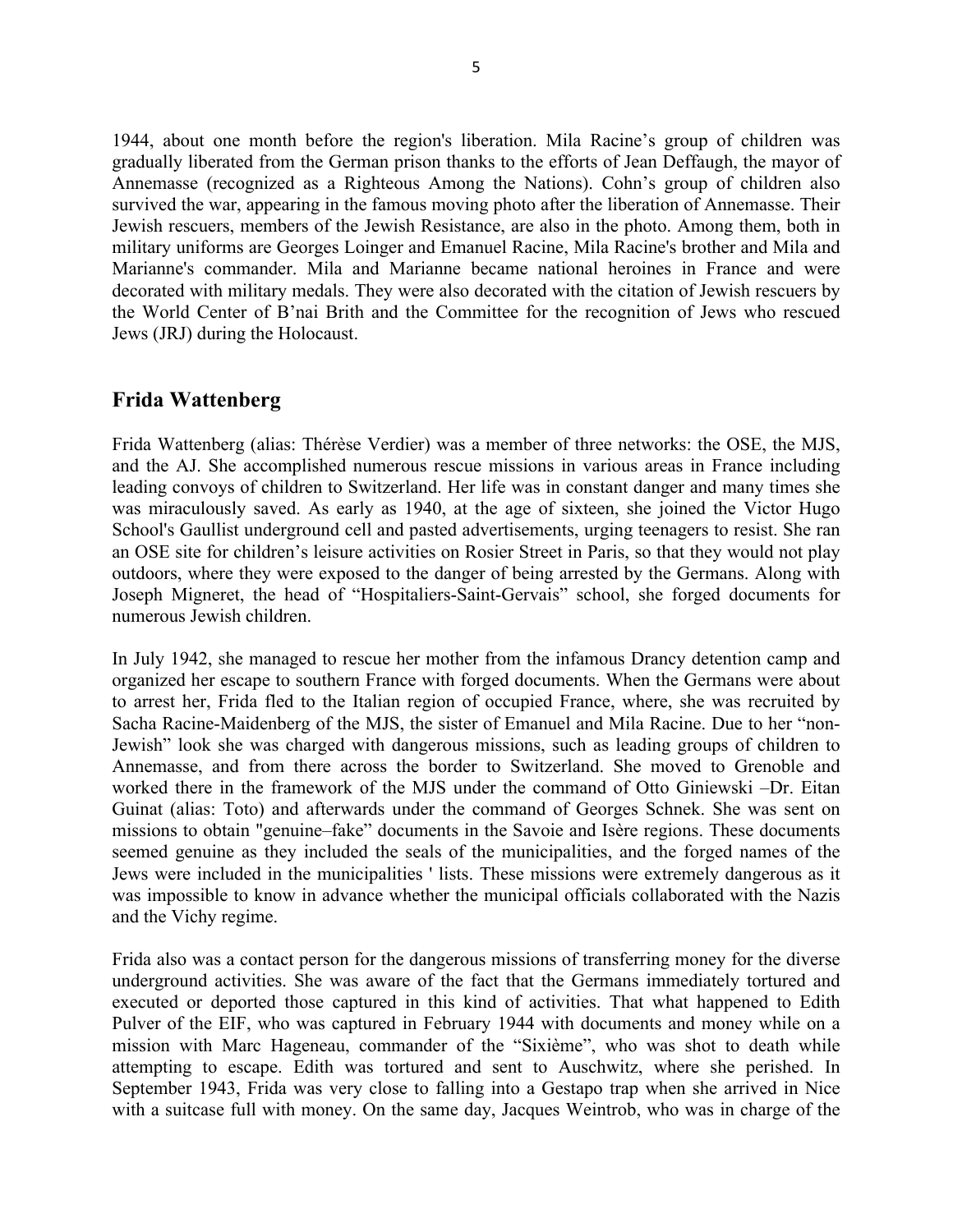MJS clandestine group, was captured along with another comrade, sent to Drancy, and afterwards to Auschwitz. Frida could have easily been captured as well, as she was most likely on her way to hand the money to Weintrob while the Nazis were already following him.

This incident shows how often survival depended not only on personal capabilities but also on hazardous circumstances. The severe blow to the Jewish resistance did not deter Frida from pursuing her mission. She handed over the money to Henri Pohorilès, who replaced Weintrob, money that was used to help rescue Jews during the mass arrests conducted by Alois Brunner in Nice. As a precautionary measure, Frida was subsequently sent to Toulouse where she carried out clandestine missions in the framework of the AJ. She collected clothes and shoes, stolen from Petainist Youth sites, for the rescue operations of passage to Spain through the steep and cold Pyrenees. She provided food to prisoners of forced labor in Port de Bordeaux, who were working to set up a submarine base for the Germans. Her life was saved again when she managed to escape after receiving the warning that the Gestapo was on her track. She was then sent to the Haut Garonne region where, together with the AJ members Leon Roitman and Joseph (Jo) Fox, she assisted Jews in distress. During the battles for the liberation of France she was sent to Clermont-Ferrand in the mission of seizing files of the General Commission of Jewish Affairs (UJIF), which documented the mass arrests and deportation of Jews to the death camps.

After the liberation, she continued in her rescue missions, when she was sent by Polonski, the AJ leader, to search for Jewish children who had been hidden by Christians and to bring them to the orphanages of the "Organization for Protecting Jewish Children" ((l'Œuvre de Protection des Enfants Juifs- OPEJ), set up by the AJ. In 1947 Frida immigrated to pre-State Israel while it was still under the British mandate and joined the battle for the State's creation. She returned to France in 1951 and was active in commemorating the Holocaust of French Jewry as well as that of the Jewish resistance in France, volunteering to collect the biographies of the members of the Resistance into a book. Earning the status of a national heroine in France, she was often interviewed by the media. Having been decorated with the French medals of the resistance combatants and later with the prestigious "Chévalier de l'ordre nationale du mérite", in September 2019 she was awarded the "Jewish rescuer" citation by the B'nai Brith World Center in Jerusalem and the Committee for recognizing the Jews who saved Jews in the Holocaust. Frida Wattenberg passed away in April 2020 of the corona virus, a few days before her 96<sup>th</sup> birthday.

#### **Sabine Roitman**

Sabine-Shulamit Roitman- Einhorn (alias: Simonne Estienne) was a member of the MJS in Grenoble since late 1942. Her brother, her sisters, her future husband and his two brothers were also members of the Jewish resistance in France. Sabine's mission focused mainly on producing "Genuine Fake" documents that saved the lives of many Jews. Her missions included contacting mayors and municipal secretaries, who were ready to assist in affixing municipal seals on the forged documents and the inclusion of the fake names on their residents list. Sabine and her comrades could never be certain whether the people they contacted were also collaborating with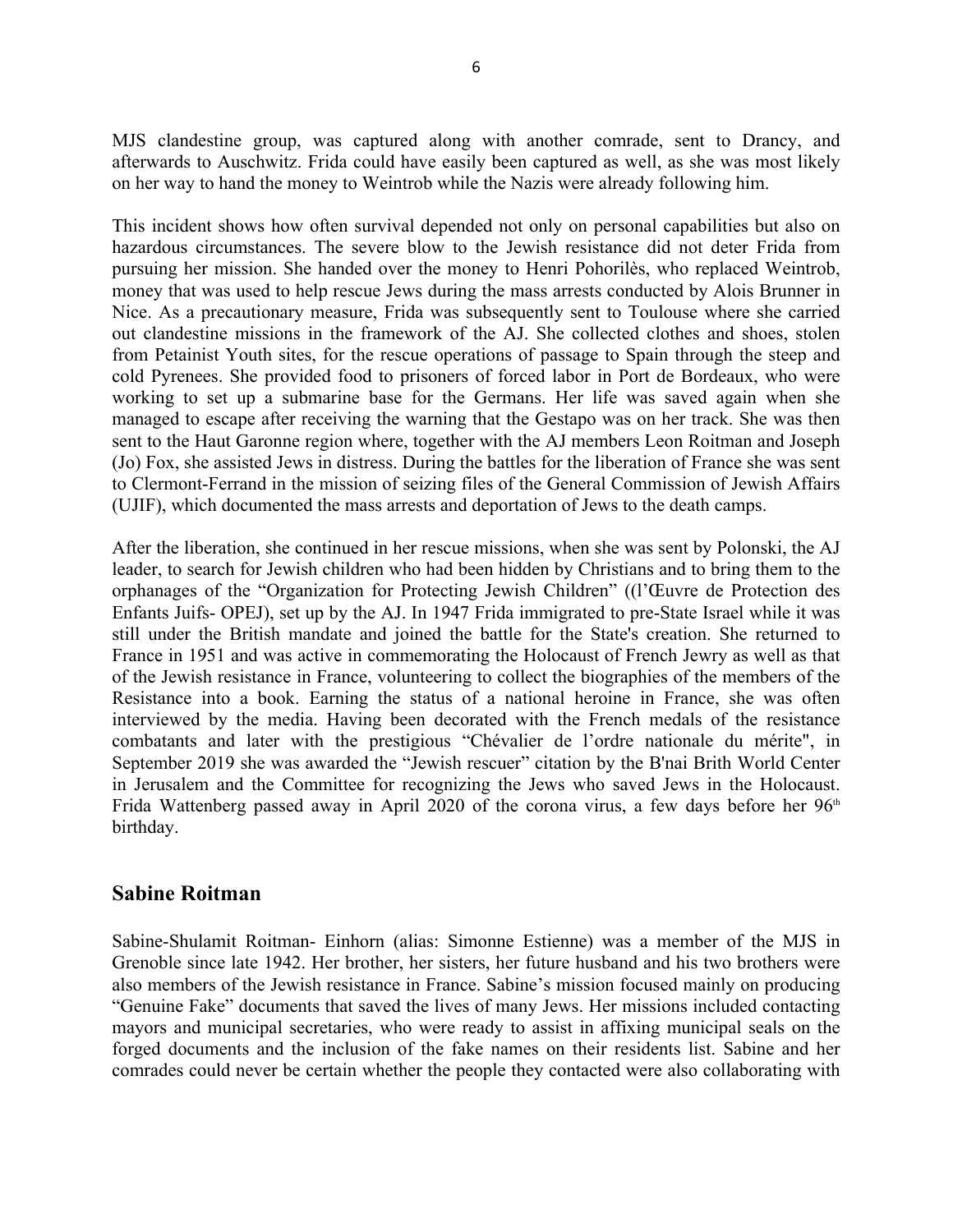the enemy. Usually these missions were carried out in pairs, one man and one woman, a tactic that often created a romantic and non-threatening façade for the enemy.

In October 1943, Sabine Roitman together with Asher Michaeli (alias: Ado), also a member of the MJS, were sent on a routine but dangerous mission of contacting municipal secretaries in small villages in the Isère area in order to obtain "Genuine Fake" documents. This type of underground mission that saved the lives of thousands Jews in France required significant physical and mental capabilities. The two rode their bicycles over the steep difficult roads and succeeded in obtaining the desired documents, however on their way back, Sabine fell off her bike on a steep mountain descent and was wounded, making it necessary to stop at a doctor's house to bandage the injuries. Consequently, they had to stay overnight in the village, itself a danger. The next day they took the bus back to Grenoble, where they were supposed to hand the forged documents to another comrade of the resistance, but due to Sabine's injuries, she remained in a nearby café. Unfortunately, Asher was also wounded in an exchange of gunfire between a police officer and a French resistance member but before he was taken to the hospital, he managed to hide the fake documents and succeeded in relaying to Sabine where they were hidden. Sabine located the documents and forwarded them to the contact agent. The police officer who took Ado to the hospital apologized for wounding him, but also began to question him suspiciously. On the other hand, no one suspected Sabine, who came to the location where the shooting occurred, collected the documents and handed them to the contact agent of the MJS while demonstrating outward calm, resourcefulness and courage. Sabine continued to produce forged documents until the liberation of Grenoble in August 1944.

#### **Renée Levy**

In June 1940 Renée and Dr. Gaston Levy fled Paris to the Vichy "free zone" with their only daughter Annette (Chouraqui). Dr. Gaston Levy, a pediatrician, took care of children and their families and helped to free Jews from the detention camps in southern France. In addition, he was in charge of OSE children's houses in the Limoges region and his wife Renée assisted him with his activities for the children in the framework of OSE, and later on when he hid Jewish children and youth. Both of them risked their lives in their overt and clandestine activities. The Gastons lived in a house near Limoges and sent their young daughter to Renée's parents, so as not to endanger her as well.

In 1943 a messenger arrived at the Gastons' house and informed Renée about two urgent rescue missions. The first was to warn those in charge of the children's home in Masgelier to hide a fifteen-year-old girl, since the Nazis were about to arrest her and send her to join her parents in the Riversalt detention camp. The second mission was to pass on an urgent message that the Nazis were about to arrest Jewish children in an ostensive "camp of Protestant scouts" near Bourganeuf. According to the message, the children had to leave the camping place immediately and take a train to Avignon, where someone would wait for their arrival and take them to a secure place. Since Renée was alone in the house, she understood that she had to carry out both urgent missions and carry the message to two places, a half-hour train ride from each other.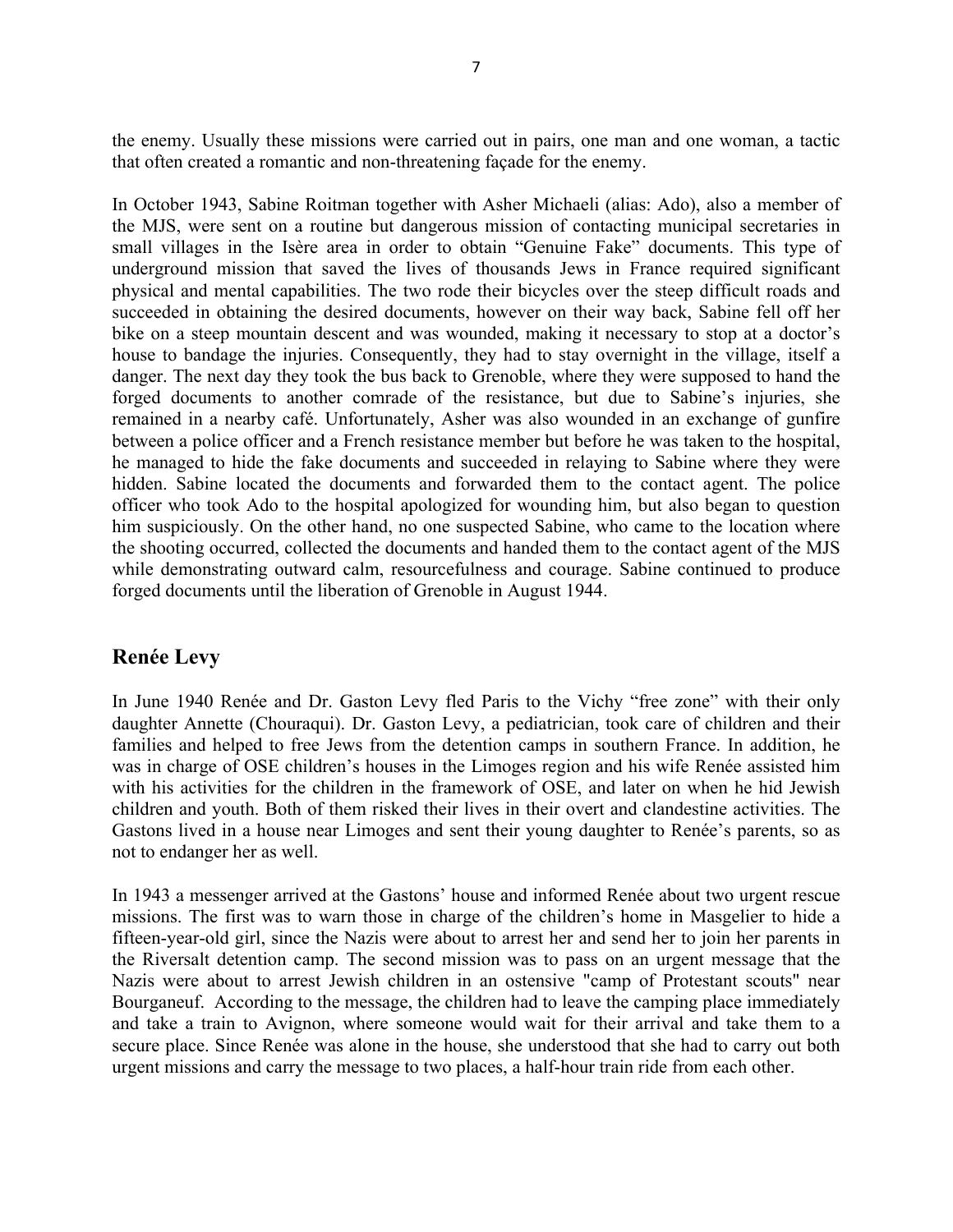In the absence of transport from her house near Limoges, she walked to the train station in Limoges. After an hour and a half of train travel, she reached Masgelier and delivered her message. She then decided intuitively not to take a direct train to Bourganeuf for her second mission but to first return by train to Limoges and continue from there to Bourganeuf. When her train stopped at an intersection she saw a group of scouts on another train that stopped on the opposite direction who turned out to be the scouts who had fled the camp. Luckily, the person whom she addressed was the one to whom the warning had to be passed. He told her that following an alert they escaped by train, but they did not know where to go. At that point she forwarded the message about the person waiting for them at the Avignon train station.

Renée Levy summed up the affair by saying, "We went through many odd situations, but that one was the most peculiar". In retrospect, her intuitive decision seemed to be the right one. Had she chosen to take the train directly to Bourganeuf and not travelled through Limoges, she might have fallen into the Gestapo's trap and the children's chances of being rescued would have been undermined*.* After being given an urgent warning by the governor of the region, Renée, her husband and Annette managed to escape from the Gestapo, crossing the border into Switzerland in two separate convoys. Gaston, Annette and his mother were transferred across the border by Marianne Cohn on May 23, 1944. They miraculously survived when Germen soldiers were about to shoot at them. This was only a few days before Marianne Cohn was captured. Renée and her parents crossed the border a few days later.

#### **Gisèlle Roman**

Gisèlle's story is another illustration of the courage and devotion of women in the resistance, as well as the added value of successful intuitive decisions taken in urgent and uncertain situations. Gisèlle and other women in the resistance played a crucial role in the rescue operations of passing clandestine convoys of children to Spain. In the spring of 1944, The AJ in Toulouse established the "SERE" (Service d'Evacuation et de Régroupement des Enfants), designed to regroup and evacuate children first to Spain and from there to pre-State Israel. The idea was that of Andrée Salomon, the head of the OSE-Garel Social Service, who organized and coordinated the rescue activities of hundreds of children by OSE's social workers. When the passage to Switzerland became too dangerous and in fact impossible, Andrée Salomon convinced the AJ to organize the rescue convoys of children to Spain. In fact, the AJ was already operating since autumn 1943 with its SER organization which transferred convoys of adults to Spain. Andrée Salomon was in charge of bringing the convoys of children to Toulouse, the city from where the convoys left for Spain.

Gisèlle Roman, an AJ member, was nominated to take charge of the convoys of children between seven and twelve years old. Régine-Ariane Knout took charge of the convoys of children over 12, until she was killed in an exchange of fire with the French militia on July 22, 1944. The train ride towards the Spanish border was very dangerous due to strict German controls. In addition, a vast area along the Spanish border was declared by the Germans as forbidden for passage and thus, the convoys had to cross the steep, cold Pyrenees by foot with the help of smugglers. Transferring the children to Spain was complicated and dangerous because of the fear that they might expose their Judaism in a random spontaneous conversation.